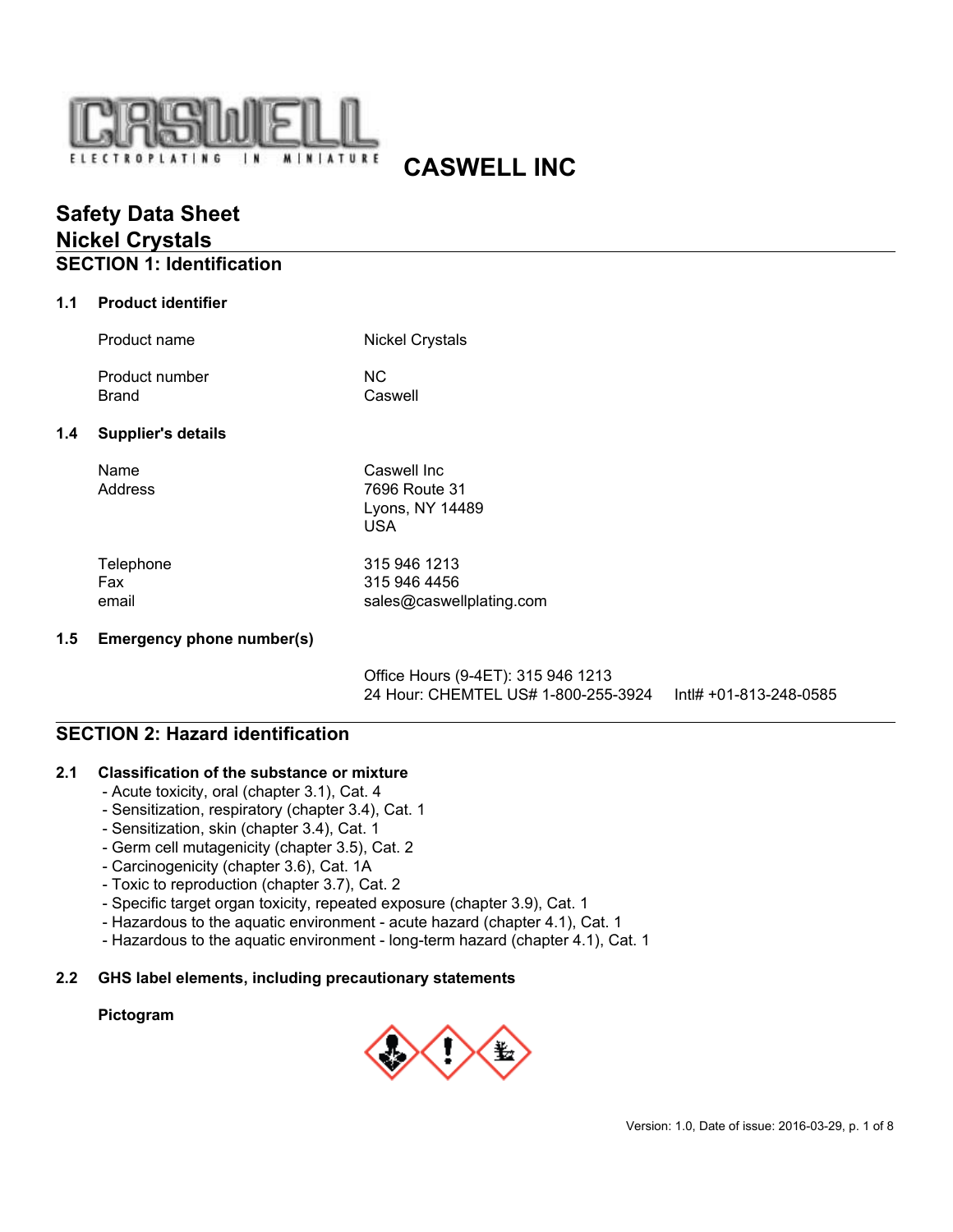| <b>Signal word</b>                      | <b>Danger</b>                                                              |  |  |  |
|-----------------------------------------|----------------------------------------------------------------------------|--|--|--|
| Hazard statement(s)<br>H <sub>302</sub> | Harmful if swallowed                                                       |  |  |  |
| H334                                    | May cause allergy or asthma symptoms or breathing difficulties if inhaled  |  |  |  |
| H317                                    | May cause an allergic skin reaction                                        |  |  |  |
| H341                                    | Suspected of causing genetic defects                                       |  |  |  |
| H350                                    | May cause cancer                                                           |  |  |  |
| H361                                    | Suspected of damaging fertility or the unborn child                        |  |  |  |
| H372                                    | Causes damage to organs through prolonged or repeated exposure             |  |  |  |
| H400                                    | Very toxic to aquatic life                                                 |  |  |  |
| H410                                    | Very toxic to aquatic life with long lasting effects                       |  |  |  |
| <b>Precautionary statement(s)</b>       |                                                                            |  |  |  |
| P <sub>264</sub>                        | Wash  thoroughly after handling.                                           |  |  |  |
| P270                                    | Do not eat, drink or smoke when using this product.                        |  |  |  |
| P301+P312                               | IF SWALLOWED: Call a POISON CENTER/doctor//if you feel unwell,             |  |  |  |
| P330                                    | Rinse mouth.                                                               |  |  |  |
| P <sub>501</sub>                        | Dispose of contents/container to                                           |  |  |  |
| P261                                    | Avoid breathing dust/fume/gas/mist/vapours/spray.                          |  |  |  |
| P284                                    | [In case of inadequate ventilation] wear respiratory protection.           |  |  |  |
| P304+P340                               | IF INHALED: Remove person to fresh air and keep comfortable for breathing. |  |  |  |
| P342+P311                               | If experiencing respiratory symptoms: Call a POISON CENTER/doctor/         |  |  |  |
| P272                                    | Contaminated work clothing should not be allowed out of the workplace.     |  |  |  |
| P280                                    | Wear protective gloves/protective clothing/eye protection/face protection. |  |  |  |
| P302+P352                               | IF ON SKIN: Wash with plenty of water/                                     |  |  |  |
| P333+P313                               | If skin irritation or a rash occurs: Get medical advice/attention.         |  |  |  |
| P321                                    | Specific treatment (see  on this label).                                   |  |  |  |
| P362+P364                               | Take off contaminated clothing and wash it before reuse.                   |  |  |  |
| P <sub>201</sub>                        | Obtain special instructions before use.                                    |  |  |  |
| P202                                    | Do not handle until all safety precautions have been read and understood.  |  |  |  |
| P308+P313                               | IF exposed or concerned: Get medical advice/attention.                     |  |  |  |
| P405                                    | Store locked up.                                                           |  |  |  |
| P260                                    | Do not breathe dust/fume/gas/mist/vapours/spray.                           |  |  |  |
| P314                                    | Get medical advice/attention if you feel unwell.                           |  |  |  |
| P273                                    | Avoid release to the environment.                                          |  |  |  |
| P391                                    | Collect spillage.                                                          |  |  |  |

# **SECTION 3: Composition/information on ingredients**

## **3.2 Mixtures**

## **Hazardous components**

### **1. NICKEL (II) SULFATE** Concentration 70 - 80 %

| <b>UUITUUITUUUIT</b> | 1 U - UU 7 U |
|----------------------|--------------|
| EC no.               | 232-104-9    |
| CAS no.              | 7786-81-4    |
| Index no.            | 028-009-00-5 |
|                      |              |

- Carcinogenicity (chapter 3.6), Cat. 2

- Acute toxicity (chapter 3.1), Cat. 4
- Sensitization, respiratory (chapter 3.4), Cat. 1
- Sensitization, skin (chapter 3.4), Cat. 1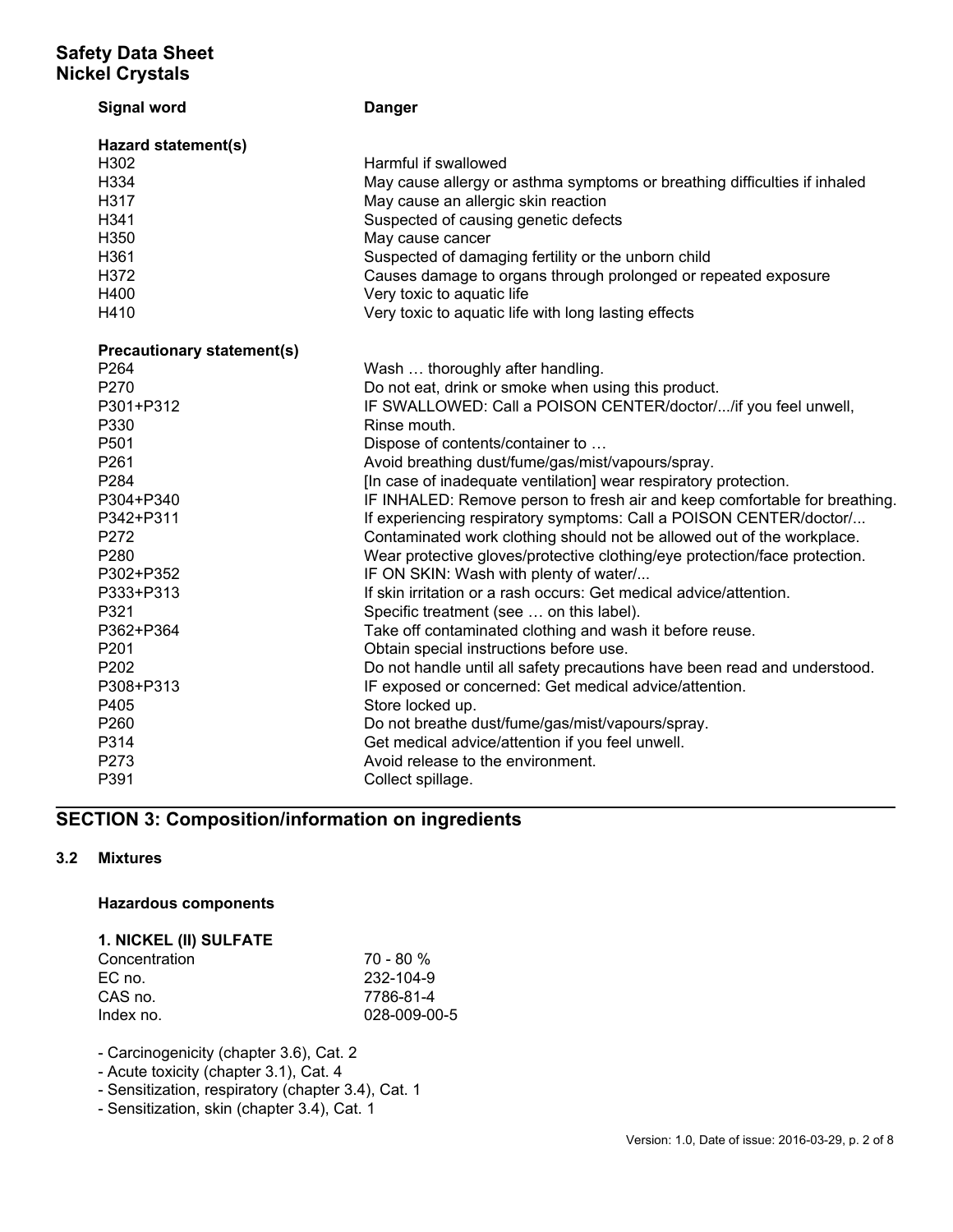- Hazardous to the aquatic environment acute hazard (chapter 4.1), Cat. 1
- Hazardous to the aquatic environment long-term hazard (chapter 4.1), Cat. 1

| H302<br>H317<br>H334<br>H <sub>351</sub><br>H400<br>H410 | Harmful if swallowed<br>May cause an allergic skin reaction<br>May cause allergy or asthma symptoms or breathing difficulties if inhaled<br>Suspected of causing cancer<br>Very toxic to aquatic life<br>Very toxic to aquatic life with long lasting effects |
|----------------------------------------------------------|---------------------------------------------------------------------------------------------------------------------------------------------------------------------------------------------------------------------------------------------------------------|
| 2. Nickel (II) chloride<br>Concentration<br>CAS no.      | $10 - 15 \%$<br>7718-54-9                                                                                                                                                                                                                                     |
| 3. Boric acid<br>Concentration<br>CAS no.                | $3 - 5\%$<br>11113-50-1                                                                                                                                                                                                                                       |

## **SECTION 4: First-aid measures**

### **4.1 Description of necessary first-aid measures**

| General advice                                         | Consult a physician. Show this safety data sheet to the doctor in attendance.                                                  |  |  |  |
|--------------------------------------------------------|--------------------------------------------------------------------------------------------------------------------------------|--|--|--|
| If inhaled                                             | Do NOT induce vomiting. Never give anything by mouth to an unconscious<br>person. Rinse mouth with water. Consult a physician. |  |  |  |
| In case of skin contact                                | Rinse with plenty of water. Get medical attention if irritation develops and<br>persists.                                      |  |  |  |
| In case of eye contact                                 | Rinse thoroughly with plenty of water for at least 15 minutes. Get medical<br>attention if symptoms occur.                     |  |  |  |
| If swallowed                                           | Drink 1 or 2 glasses of water. Do NOT induce vomiting. Get medical<br>attention immediately if symptoms occur.                 |  |  |  |
| Personal protective equipment for first-aid responders |                                                                                                                                |  |  |  |

Refer to Section 8

**4.2 Most important symptoms/effects, acute and delayed** Nickel Compounds may cause allergic rash (dermatitis)

## **SECTION 5: Fire-fighting measures**

### **5.1 Suitable extinguishing media**

Use water spray, alcohol-resistant foam, dry chemical or carbon dioxide.

### **5.3 Special protective actions for fire-fighters** Wear self-contained breathing apparatus for firefighting if necessary.

# **SECTION 6: Accidental release measures**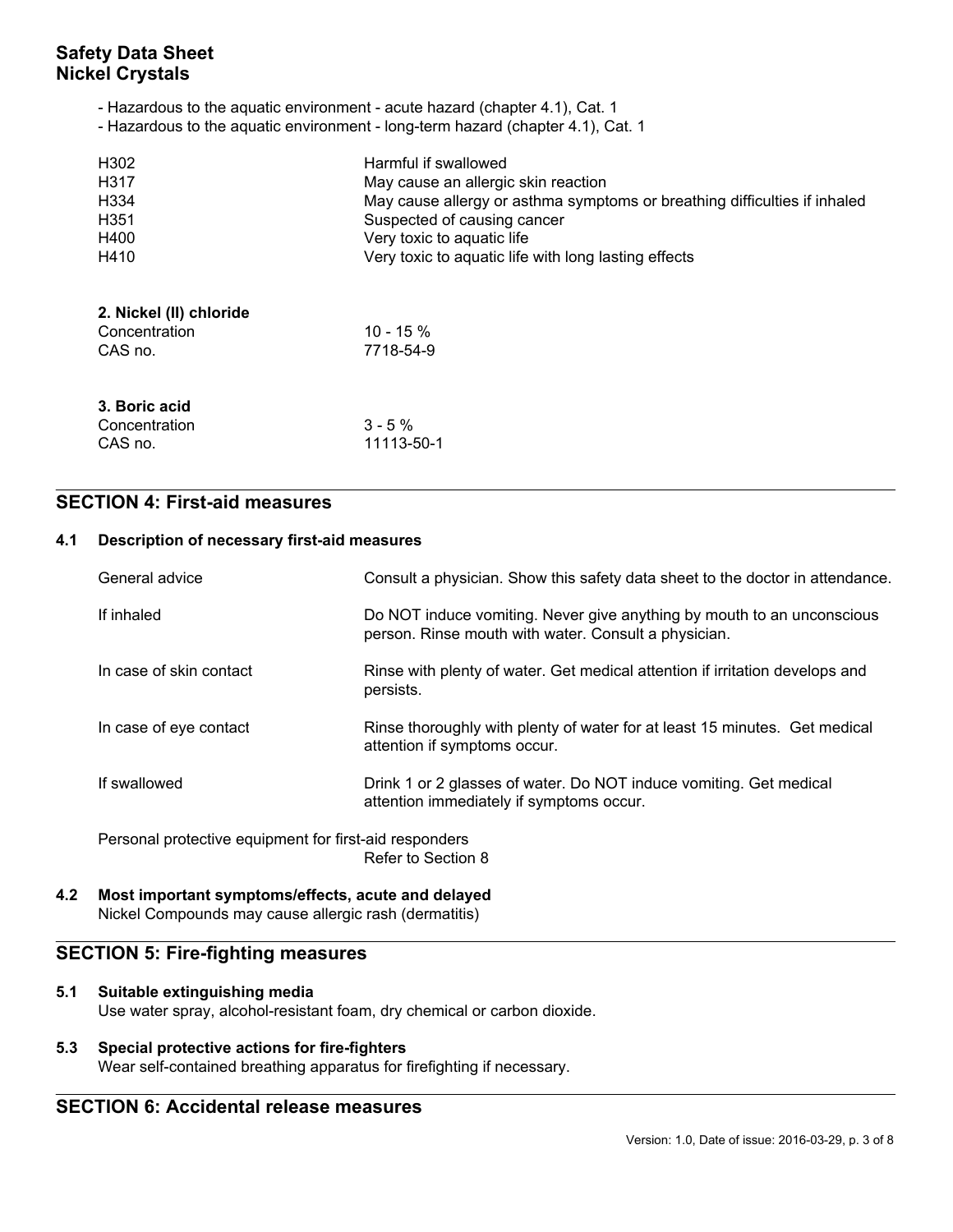**6.1 Personal precautions, protective equipment and emergency procedures** Refer to Section 8 for PPE.

### **6.2 Environmental precautions**

Prevent further leakage or spillage if safe to do so. Do not let product enter drains. Discharge into the environment must be avoided.

### **6.3 Methods and materials for containment and cleaning up**

Soak up with inert absorbent material (e.g. sand, silica gel). Keep in suitable, closed containers for disposal.

## **SECTION 7: Handling and storage**

### **7.1 Precautions for safe handling**

Keep container tightly closed in a dry and well-ventilated place.

### **SECTION 8: Exposure controls/personal protection**

### **8.1 Control parameters**

**1. NICKEL (II) SULFATE (CAS: 7786-81-4 EC: 232-104-9)**  TWA: 1 mg/m3 (OSHA)

**2. NICKEL (II) SULFATE (CAS: 7786-81-4 EC: 232-104-9)**  TLV®: 0.1 mg/m3 (ACGIH)

### **8.2 Appropriate engineering controls**

Avoid contact with skin, eyes and clothing. Wash hands before breaks and immediately after handling the product.

### **8.3 Individual protection measures, such as personal protective equipment (PPE)**

### **Pictograms**



### **Eye/face protection**

Use equipment for eye protection tested and approved under appropriate government standards such as NIOSH (US) or EN 166(EU).

### **Skin protection** Wear chemical resistant gloves and clothing.

# **Body protection**

Wear chemical resistant gloves and clothing.

### **Respiratory protection**

NIOSH/MSHA approved air purifying respirator with an organic vapor cartidge or canister may be permissable under certain circumstances where airborne concentrations are expected to exceed exposure limits.

## **SECTION 9: Physical and chemical properties**

**Information on basic physical and chemical properties**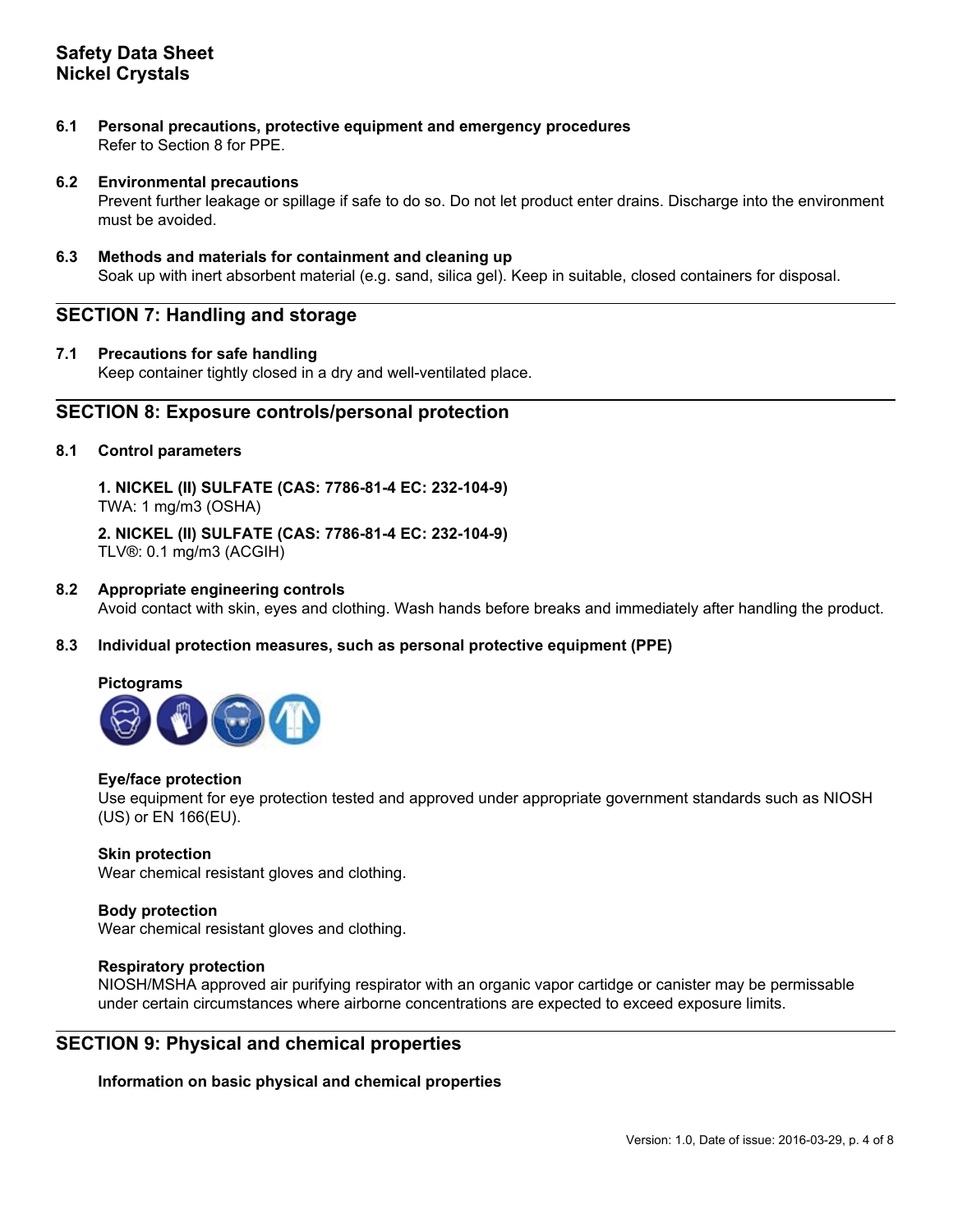- Appearance/form **Bright Green Crystals** Odor No Data Available Odor threshold **No Data Available** No Data Available pH No Data Available Melting point/freezing point No Data Available Initial boiling point and boiling range 220 deg F Flash point **No Data Available** Evaporation rate **No Data Available** Flammability (solid, gas) No Data Available Upper/lower flammability limits Vapor pressure No Data Available Vapor density **No Data Available** Relative density 2.07 Solubility(ies) Complete In Water Partition coefficient: n-octanol/water No Data Available Auto-ignition temperature No Data Available Decomposition temperature No Data Available Viscosity **No Data Available** Explosive properties No Data Available Oxidizing properties No Data Available
	-

## **SECTION 10: Stability and reactivity**

- **10.1 Reactivity** Not reactive
- **10.2 Chemical stability State**
- **10.3 Possibility of hazardous reactions** No Data Available
- **10.4 Conditions to avoid** No Data Available
- **10.5 Incompatible materials** No Data Available
- **10.6 Hazardous decomposition products** Sulphur Oxides, Nickel, nickel oxides

## **SECTION 11: Toxicological information**

### **Information on toxicological effects**

**Acute toxicity** Oral LD50: 275 mg/kg (rat)

**Skin corrosion/irritation** No Data Available

### **Serious eye damage/irritation**

No Data Available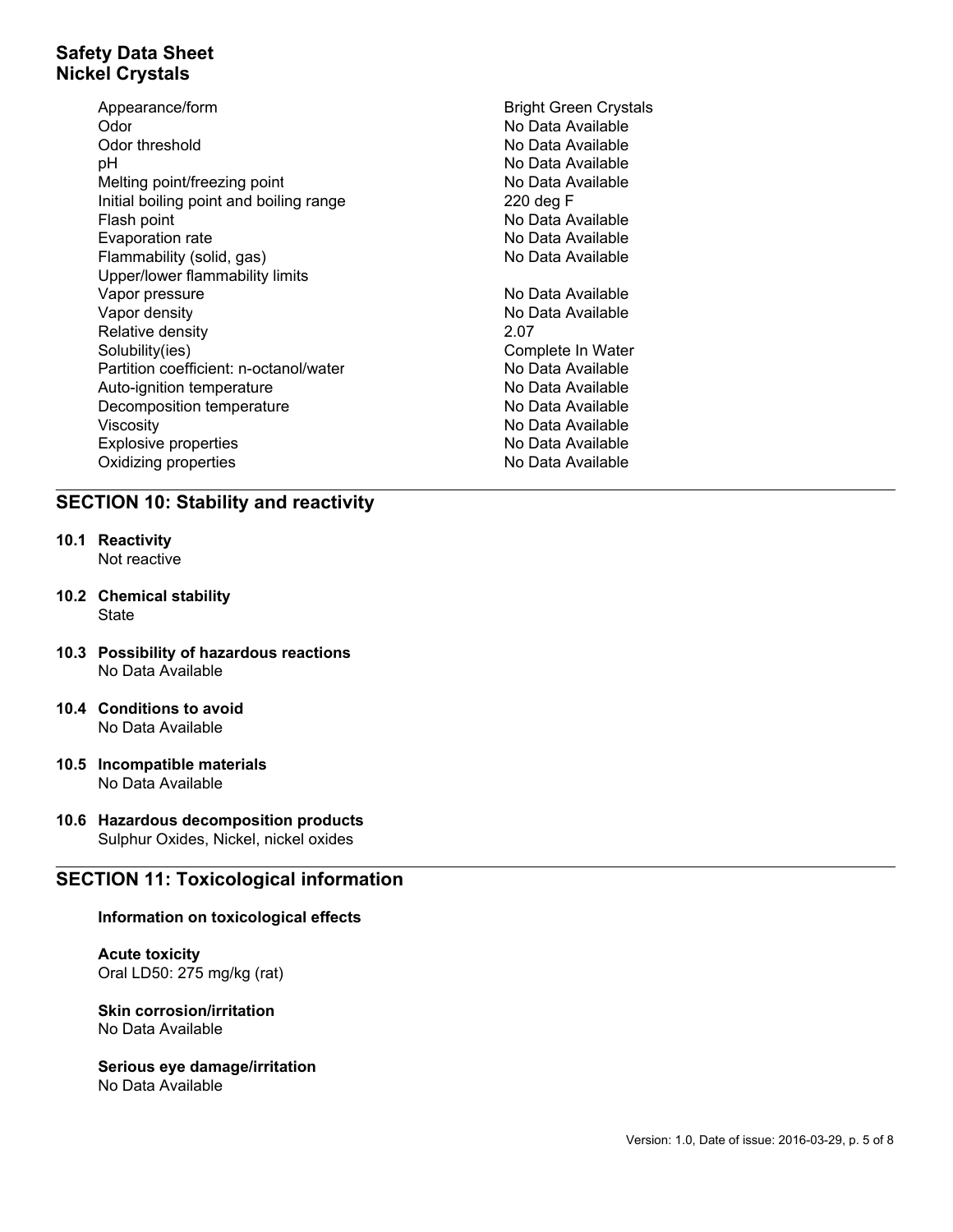### **Respiratory or skin sensitization** No Data Available

### **Germ cell mutagenicity** No Data Available

**Carcinogenicity** IARC: Group 1 Carcinogenic To Humans

### **Reproductive toxicity** No Data Available

**STOT-single exposure** No Data Available

**STOT-repeated exposure** No Data Available

# **Aspiration hazard**

No Data Available

### **Additional information**

Ingestion may cause gastrointestinal irritation, nausea, vomiting, diarrohea. Prolonged or repeated skin exposure can cause "nickel itch" dermatitis.

## **SECTION 12: Ecological information**

**Toxicity** No Data Available

**Persistence and degradability** No Data Available

**Bioaccumulative potential** No Data Available

**Mobility in soil** No Data Available

**Results of PBT and vPvB assessment**

No Data Available

**Other adverse effects** Very toxic to aquatic life with long lasting effects.

## **SECTION 13: Disposal considerations**

## **Disposal of the product**

Consult appropriate federal and local regulations for disposal. Empty containers are subject to the same regulations.

### **Disposal of contaminated packaging**

Consult appropriate federal and local regulations for disposal. Empty containers are subject to the same regulations.

## **SECTION 14: Transport information**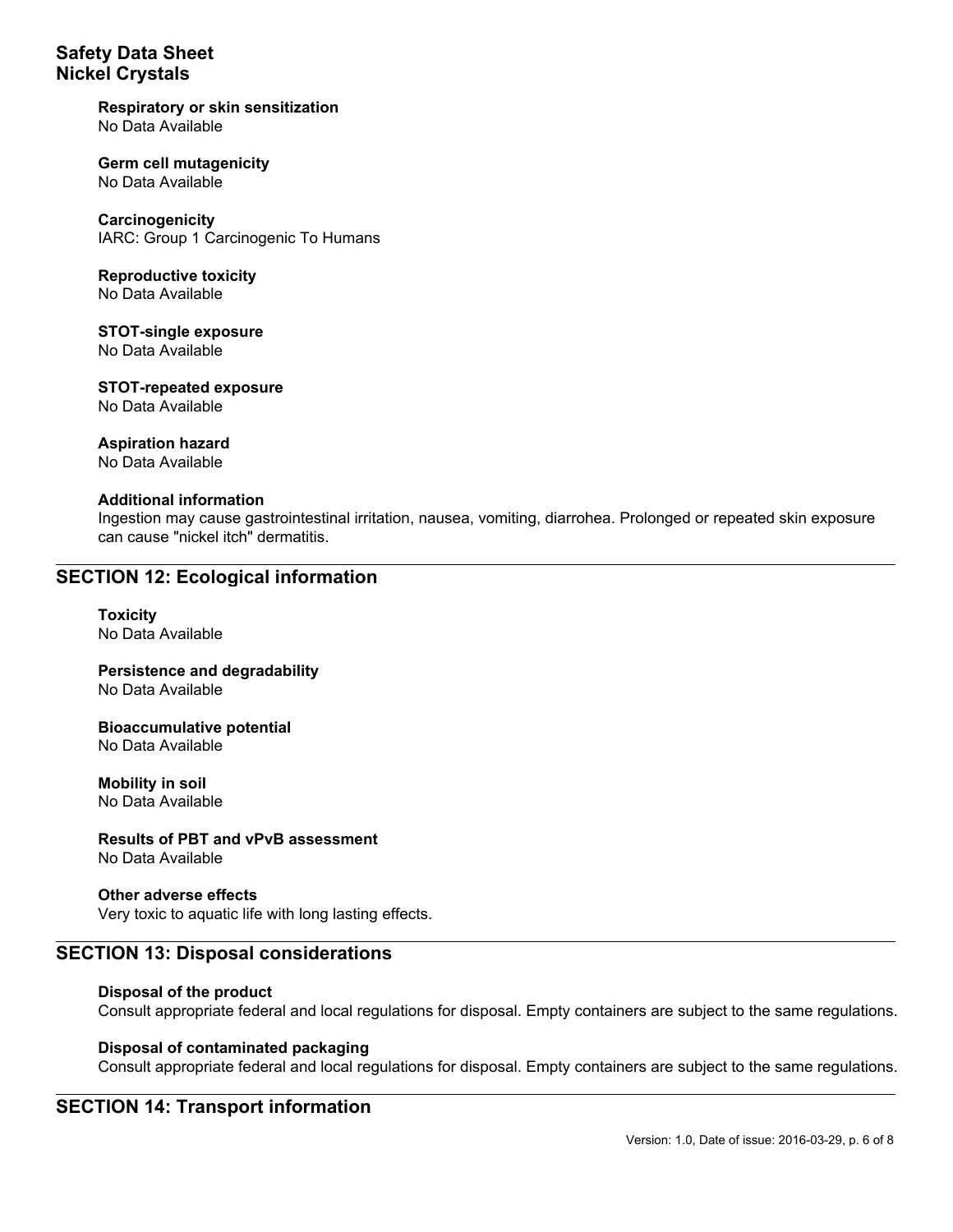## **DOT (US)**

UN Number: UN3077 Class: 9 Packing Group: III Proper Shipping Name: Environmentally Hazardous Substances, Solids, NOS (Nickel Sulfate) Reportable quantity (RQ): Marine pollutant: Poison inhalation hazard:

## **IMDG**

UN Number: UN3077 Class: 9 Packing Group: III EMS Number: Proper Shipping Name: Environmentally Hazardous Substances, Solids, NOS (Nickel Sulfate)

## **IATA**

UN Number: UN3077 Class: 9 Packing Group: III Proper Shipping Name: Environmentally Hazardous Substances, Solids, NOS (Nickel Sulfate)

# **SECTION 15: Regulatory information**

## **15.1 Safety, health and environmental regulations specific for the product in question**

**Massachusetts Right To Know Components** Chemical name: Nickel sulfate CAS number: 7786-81-4

**New Jersey Right To Know Components** Common name: NICKEL SULFATE CAS number: 7786-81-4

**California Prop. 65 components** Chemical name: NICKEL (II) SULFATE CAS number: 7786-81-4 05/07/2004 - Cancer

**Massachusetts Right To Know Components** Chemical name: Nickel chloride CAS number: 7718-54-9

**New Jersey Right To Know Components** Common name: NICKEL CHLORIDE CAS number: 7718-54-9

**Pennsylvania Right To Know Components** Chemical name: Nickel chloride CAS number: 7718-54-9

**California Prop. 65 components** Chemical name: Nickel (II) chloride CAS number: 7718-54-9 05/07/2004 - Cancer

**HMIS Rating**